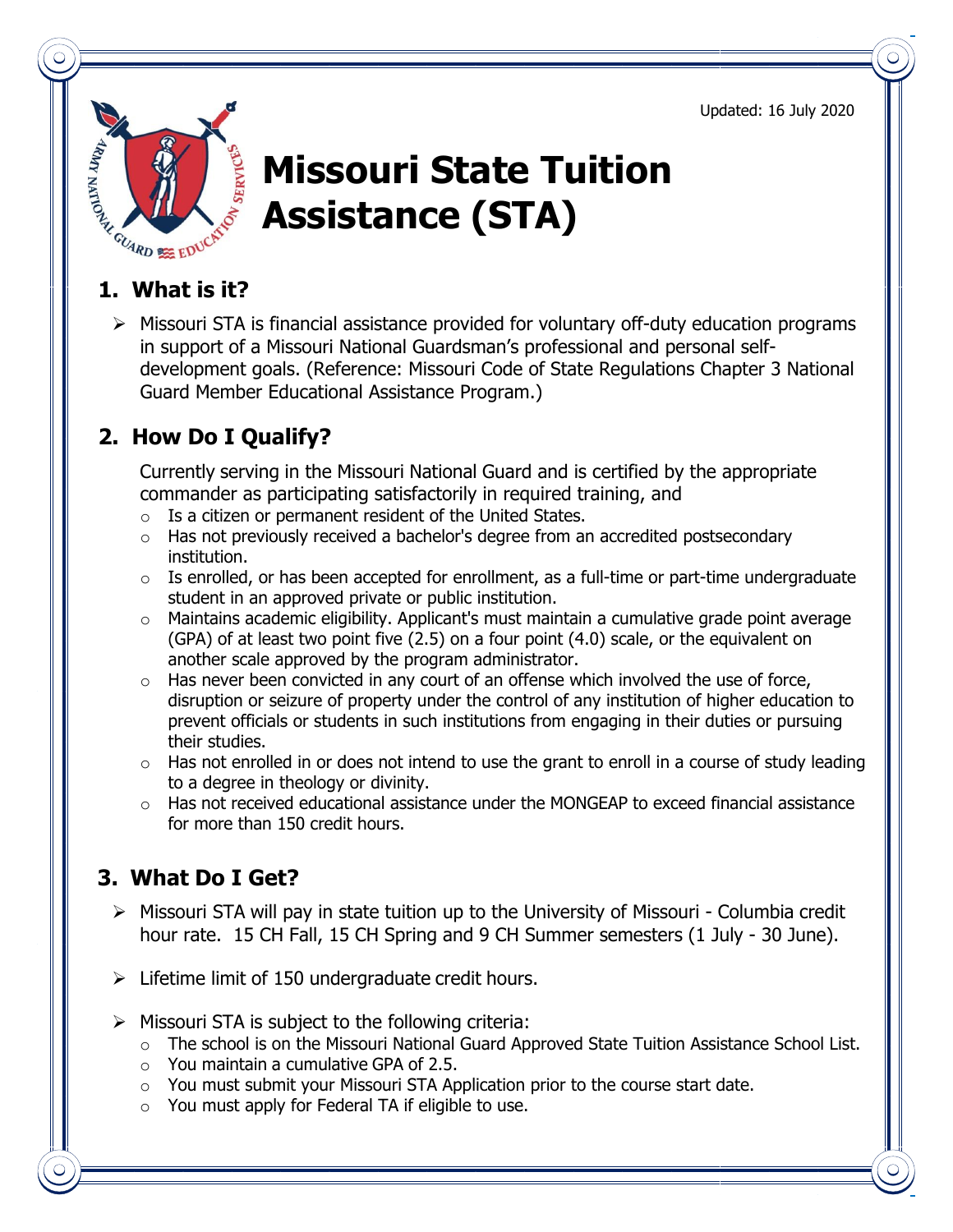Updated: 16 July 2020

### **4. Programs NOT Eligible for Missouri STA**

- $\triangleright$  If you have a bachelor's degree (even if you came in the MONG with one), you cannot use Missouri STA to pursue a second bachelor's or associate's degree.
- $\triangleright$  Any program that bundles tuition and fees together into a lump sum charge.

## **5. How Do I Apply?**

- $\triangleright$  Obtain the Missouri STA Application from www.moguard.com every semester as it is updated periodically.
	- o Click on "Programs".
	- o Click on "Education & Incentives"
	- $\circ$  Scroll down to "Instructions, State TA Application & Statement of Understanding"
- $\triangleright$  Apply for Missouri STA few tips to remember:
	- $\circ$  Apply for Missouri STA up to 60 days prior to the class start date, but no later than the day prior to the class start date (we recommend applying at least 10 business days in advance).
	- $\circ$  You must submit a Missouri STA request for each semester that you want Missouri STA to fund.
	- $\circ$  If your school charges by quarter hour or clock hour, we will convert them into credit hours on the Missouri STA Application.
	- o The following documents must be included with your Missouri STA Application:
		- Missouri STA Application: must be complete and signed by you and your commander. Must also be the current Missouri STA Application from moguard.com (older versions will not be accepted).
		- **Statement of Understanding: must be complete and signed by you.**
		- Course Schedule: must show the amount of credit hours you are taking, start and end dates, and course titles of classes. (Must include Student and School names )
		- Itemized Bill: must clearly show the cost breakdown of tuition as to determine how much STA can pay.
		- **Transcript: must show all grades and cumulative GPA (may be official or unofficial,).**
		- ROTC or ECP Scholarship Documentation (DA 597 or memo from ROTC, disregard if you are not in ROTC or an ECP Program): must show the status of your ROTC or ECP Scholarship and if you are receiving it for Tuition and Fees or Room and Board.
		- DD 214 for Missouri Returning Heroes' Education Act (disregard if your have not deployed overseas): block 7A must show Missouri, block 12b must be less than 10 years ago, block 18 must show you deployed to a geographic area entitled to combat pay tax exclusion, hazardous duty pay, imminent danger pay, or hostile fire pay, block 24 must show Honorable.
		- All documents MUST have your name and school names on them, and cannot be in an editable format.

#### **For More Information:**

- Submit complete Missouri **Army** STA Application to: **ng.mo.moarng.mbx.perinc-stateta@mail.mil**
- Submit complete Missouri **Air** STA Application to: **ng.mo.moang.mbx.ang-tamail@mail.mil**
- Contact your Missouri **Army** National Guard Education Services Office: (573)638-9500 extension 37689.
- Contact your Missouri **Air** National Guard Education Services Office: (573)638-9500 extension 39633.